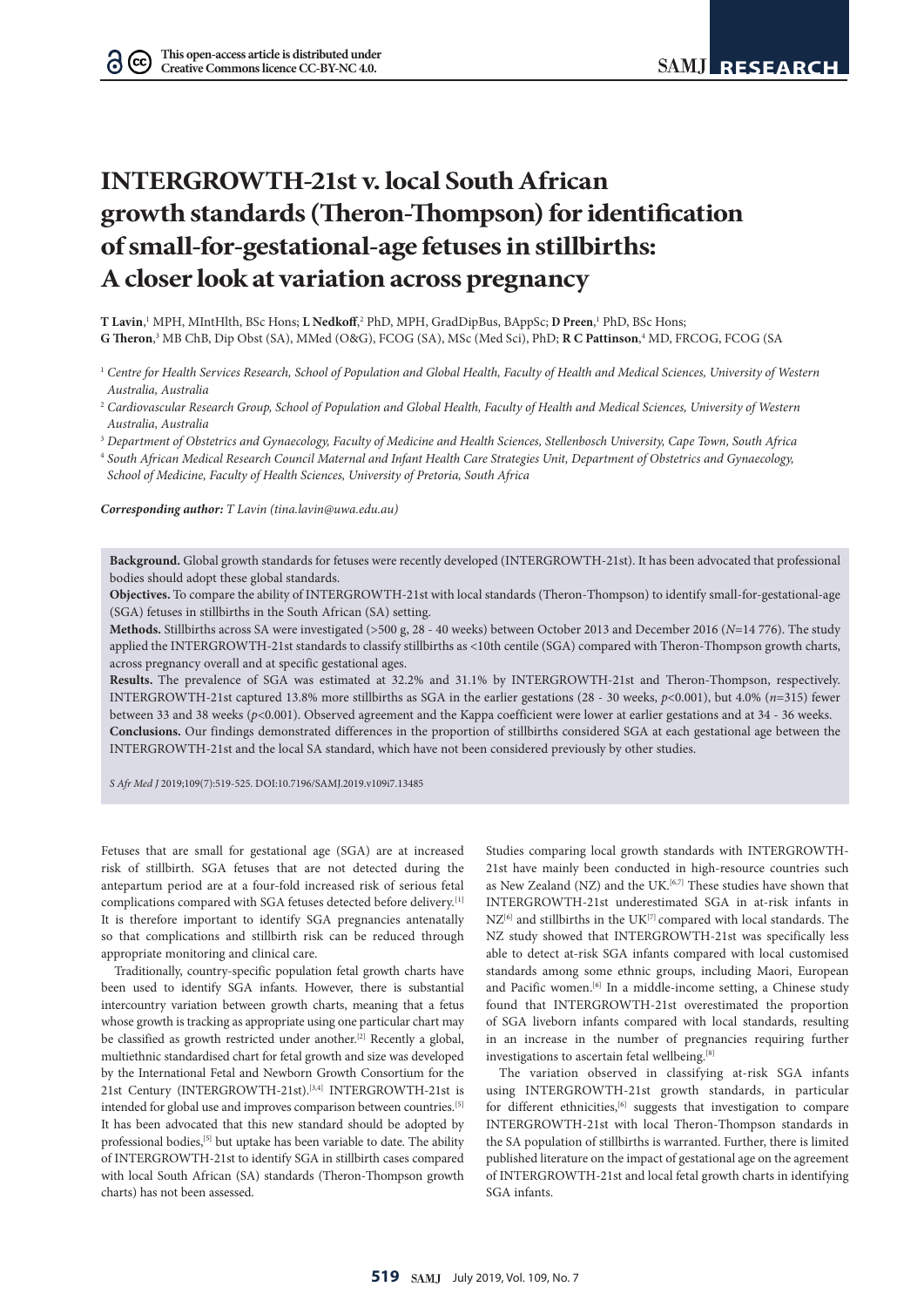## **Objectives**

The primary objective of this study was to determine the proportion of stillbirths classified as SGA using INTERGROWTH-21st compared with local Theron-Thompson growth charts. The study allowed for comparison of the proportion of stillbirths classified as SGA in the SA population with global estimates for the first time. The secondary objective was to determine whether there were differences in the proportion of stillbirths identified as SGA by gestational age.

## **Methods**

A secondary analysis of all stillbirths across SA (>500 g and ≥28 weeks ≤40 weeks) between October 2013 and December 2016 was conducted. The SA Perinatal Problems Identification Program (PPIP) database was used for this study, capturing >90% of deaths across all health facility levels in SA. PPIP is a perinatal quality audit system that has been described in detail elsewhere.<sup>[9]</sup> Briefly, after each perinatal death the clinical team performs a review and records clinical information around the cause of death as well as weight/ gestational age. Gestational age is determined based on the date of the last menstrual period (LMP), ultrasound or clinical examination. Stillbirths are classified as macerated, which are clinically diagnosed when the skin of the fetus is discoloured, blotchy and friable to touch, or as fresh when the skin is intact and 'normal' in appearance.

Data were extracted in aggregate form at health facility level. Stillbirth cases were excluded if the gestational age was unknown (*n*=20 786, 46.9%) or if the estimated age was considered 'uncertain' (*n*=8 750, 19.7%).

#### **Theron-Thompson growth charts**

Theron-Thompson growth charts were developed in 1995 using an urban population in Western Cape Province, SA (N=3 643).<sup>[10]</sup> It included women who presented antenatally at the Tygerberg Hospital obstetric service (including attached community clinics), representing half of all women who delivered in the circumscribed urban area. The mean age of the group was 25.1 years (range 14 - 46), 40.6% were primigravidas, and 92.1% were of coloured ethnicity, 4.3% white, 3.4% black and 0.2% Asian. Gestational age was confirmed by early ultrasound. Centile charts for birth weight by gestational age were constructed for this population.

## **Classification as SGA**

PPIP automatically classifies cases below the 10th centile using Theron-Thompson growth charts as SGA. The classification of stillbirths as SGA using INTERGROWTH-21st was performed by applying the <10th centile birth-weight cut-off at each gestational age.

#### **Statistical analysis**

The prevalence of SGA was calculated for the study sample as the number of SGA stillbirths divided by the total number of stillbirths and presented as a proportion. It was calculated for Theron-Thompson and INTERGROWTH-21st separately.

Observed agreement for identifying SGA infants using INTERGROWTH-21st and Theron-Thompson growth charts was calculated. The Kappa coefficient (κ) and 95% confidence intervals were calculated for concordance between identification of SGA using INTERGROWTH-21st and Theron-Thompson. Observed agreement and κ were calculated overall across pregnancy (28 - 40 weeks) and individually at each gestational age (weeks). This was done separately for all stillbirths, macerated stillbirths, fresh stillbirths and intrauterine growth-restricted (IUGR) stillbirths.

Pearson's  $\chi^2$  test or Fisher's exact test (where  $n < 5$ ) were used to compare the crude proportions of SGA stillbirths between Theron-Thompson and INTERGROWTH-21st at each gestational age (in weeks). Comparisons were made at each gestational age for all stillbirths, and separately for macerated and fresh stillbirths. In addition, stillbirths with a confirmed primary cause of death as IUGR were examined as a separate cohort. We also made comparisons between methods of gestational age determination (LMP, ultrasound or clinical examination), as well as separate analyses by method of gestational age determination. The proportion of SGA stillbirths at each gestational age compared between Theron-Thompson and INTERGROWTH-21st was tested using Pearson's  $\chi^2$  test.

## **Results**

There were 14 776 eligible stillbirths (after exclusion for unknown gestational age) during the study period (9 725 macerated, 5 051 fresh). There were no statistically significant differences between the included and excluded cases in terms of maternal age, parity, HIV status or syphilis status. There were 9 389 stillbirths (63.5%) not classified as SGA using any criteria. A total of 30.1% of stillbirths (*n*=4 452) were classified as SGA using both criteria, 3.2% (*n*=465) were identified by INTERGROWTH-21st only and 2.1% (*n*=315) were identified by Theron-Thompson only; 1.1% (*n*=155) were classified as appropriate for gestational age (AGA) by Theron-Thompson only.

#### **Sociodemographic characteristics**

Clinical characteristics of the study cohort are presented in Table 1. Compared with stillbirths that were classified as SGA (both criteria), mothers in the group classified as AGA (using both criteria) were healthier and more frequently primiparous and included fewer HIVpositive cases and fewer preterm births. The SGA INTERGROWTH-

| Table 1. Clinical characteristics of SGA stillbirth cases by method of classification, SA, October 2013 - December 2016 (N=14776) |                    |                         |                      |                       |                             |                      |  |  |  |
|-----------------------------------------------------------------------------------------------------------------------------------|--------------------|-------------------------|----------------------|-----------------------|-----------------------------|----------------------|--|--|--|
|                                                                                                                                   |                    | <b>SGA INTERGROWTH-</b> | <b>SGA Theron-</b>   |                       |                             | <b>AGA Theron-</b>   |  |  |  |
|                                                                                                                                   | All stillbirths    | 21st only $(N=465)$ ,   | Thompson only        | Both SGA <sup>+</sup> | $AGA^{\ddagger}$ (N=9 389), | Thompson only        |  |  |  |
|                                                                                                                                   | $(N=14776), n$ (%) | $n\left(\%\right)$      | $(N=325)$ , n $(\%)$ | $(N=4 452), n$ (%)    | $n\left(\%\right)$          | $(N=155)$ , n $(\%)$ |  |  |  |
| 'Healthy' mother <sup>§</sup>                                                                                                     | 8 182 (55.4)       | 253(52.2)               | 131(41.5)            | 2355(52.9)            | 5239(55.8)                  | 88 (56.8)            |  |  |  |
| Primipara                                                                                                                         | 6076(41.1)         | 199(42.8)               | 125(38.3)            | 1812(40.7)            | 3 877 (41.3)                | 81 (52.3)            |  |  |  |
| Received antenatal care                                                                                                           | 14 096 (95.4)      | 436 $(93.7)^*$          | 304(96.5)            | 4234(95.1)            | 8 508 (95.1)                | 136 (87.7)           |  |  |  |
| HIV (positive)                                                                                                                    | 4 104 (27.7)       | $193(41.5)^*$           | 86(27.3)             | 1296(29.1)            | 2525(26.9)                  | 90(58.1)             |  |  |  |
| Preterm birth                                                                                                                     | 9530(64.5)         | 428 $(92.0)$ *          | 230(73.0)            | 3103(69.7)            | 5689(60.5)                  | 95(61.3)             |  |  |  |

SGA = small for gestational age; SA = South Africa; AGA = appropriate for gestational age.<br>\*p<0.05 comparing INTERGROWTH-21st with Theron-Thompson only (Pearson's χ' test).<br>"Both criteria identified stillbirth as SGA. Ove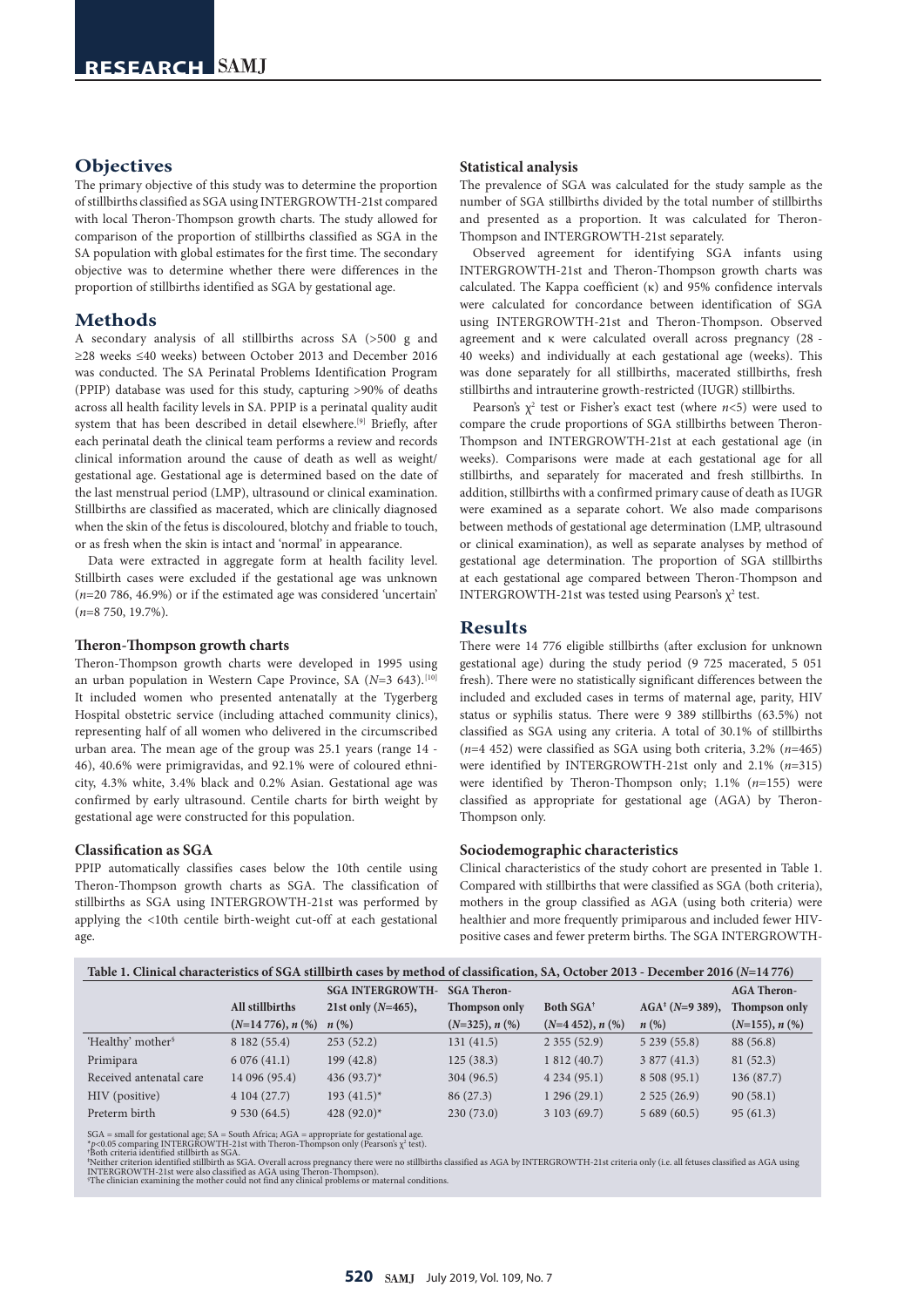21st-only group included more healthy, primparous mothers, fewer mothers who had received antenatal care, more HIVpositive mothers and a higher proportion of preterm births (Table 1).

## **Prevalence of SGA**

The prevalence of SGA was estimated at 32.2% ( *n*=4 753) and 31.1% ( *n*=4 598) by INTERGROWTH-21st and Theron-Thompson criteria, respectively (*p*=0.052). In IUGR fetuses ( *n*=384), the incidence of SGA was 78.1% ( *n*=300) using INTERGROWTH-21st and 77.6% (*n*=298) using Theron-Thompson (*p*=0.058).

## **Observed agreement and κ**

Overall across pregnancy, observed agreement between the methods of SGA determination was high (98.9%); κ was also high at 0.976. Similar results were seen for fresh (99.3%, κ 0.982) and macerated (98.8%, κ 0.968) stillbirths (Table 2). When considering each gestational age separately, the lowest observed agreement was at lower gestations (28 and 29 weeks 76.4% and 86.3%, respectively, and 34 - 36 weeks 94.6%, 92.5% and 94.7%, respectively). For stillbirths with IUGR as a primary cause of death, observed agreement was lower at 28 and 29 weeks (67.7%, 93.3%) and 37 - 39 weeks (95.5%, 94.1%, 86.7%) compared with other gestations. Overall agreement across pregnancy was high at 99.5% (κ 0.985) for IUGR deaths.

## **Proportion of SGA stratified by gestational age**

A comparison of INTERGROWTH-21st and Theron-Thompson standards across gestation can be seen in Fig. 1. When considering each gestational age (weeks) separately, there were differences in the proportion of SGA fetuses classified as SGA between INTERGROWTH-21st and Theron-Thompson. INTERGROWTH-21st captured 13.8% ( *n*=437) more stillbirths as SGA in the earlier gestations (28 - 30 weeks;  $p$ <0.001) but 4.0% ( *n*=315) fewer at gestations between 33 and 38 weeks (*p*<0.001) compared with Theron-Thompson (Fig. 2, A). This trend was observed for both macerated and fresh stillbirths (Fig. 2, B and C).

In pregnancies with IUGR as a primary cause of death, INTERGROWTH-21st classified 16.0% more stillbirths as SGA at younger gestations (28 - 30 weeks) and 9.4% fewer at 38 - 39 weeks compared with Theron-Thompson (Fig. 3). However, the only statistically significant difference was at 28 weeks (*p*=0.011).

|                   |              | All stillbirths                                                                                                      |              | Fresh stillbirths      |              | Macerated stillbirths      |              | <b>IUGR</b> stillbirths only |
|-------------------|--------------|----------------------------------------------------------------------------------------------------------------------|--------------|------------------------|--------------|----------------------------|--------------|------------------------------|
| Gestation         | Observed     |                                                                                                                      | Observed     |                        | Observed     |                            | Observed     |                              |
| (weeks)           | agreement, % | к (95% CI)                                                                                                           | agreement, % | K(95% CI)              | agreement, % | K (95% CI)                 | agreement, % | K(95% CI)                    |
| Overall (28 - 40) | 98.9         | $0.976(0.972 - 0.980)$                                                                                               | 99.3         | $0.982(0.976 - 0.988)$ | 98.8         | $0.968(0.968 - 0.977)$     | 99.5         | $0.985(0.965 - 1.000)$       |
| 28                | 76.4         | $0.426(0.379 - 0.474)$                                                                                               | 74.3         | $0.385(0.297 - 0.473)$ | 77.1         | $0.442(0.386 - 0.499)$     | 67.7         | $0.411(1.68 - 0.654)$        |
| 29                | 86.3         | $0.708(0.658 - 0.758)$                                                                                               | 84.4         | $0.686(0.592 - 0.779)$ | 87.1         | $0.716(0.656 - 0.776)$     | 93.3         | $0.762(0.324 - 1.000)$       |
| $\overline{30}$   | 95.9         | $0.899(0.871 - 0.927)$                                                                                               | 94.9         | $0.859(0.793 - 0.926)$ | 96.2         | $0.911(0.881 - 0.942)$     | 96.6         | $0.901(0.711 - 1.000)$       |
|                   | 99.2         | $0.982(0.967 - 0.996)$                                                                                               | 99.1         | $0.977(0.945 - 1.000)$ | 99.2         | $0.983(0.966 - 1.000)$     | 100          | $1.000(0.0 - 1.000)$         |
| 32                | 99.2         | $0.983(0.973 - 0.993)$                                                                                               | 98.4         | $0.961(0.929 - 0.992)$ | 99.5         | $(6660 - 1860)$ $(0.990)$  | 100          | $1.000(0.0 - 1.000)$         |
| 33                | 96.9         | $(650 - 010)$ + 0.959)                                                                                               | 96.7         | $0.922(0.870 - 0.975)$ | 97.0         | $0.938(0.909 - 0.966)$     | 100          | $1.000(0.0 - 1.000)$         |
| 34                | 94.6         | $0.889(0.892 - 0.915)$                                                                                               | 93.5         | $0.863(0.807 - 0.919)$ | 95.5         | $(956.0 - 828.0)$ 706.0    | 100          | $1.000(0.0 - 1.000)$         |
| 35                | 92.5         | $0.841(0.805 - 0.878)$                                                                                               | 92.3         | $0.825(0.756 - 0.894)$ | 92.6         | $0.847(0.804 - 0.890)$     | 96.8         | $0.839(0.534 - 1.000)$       |
| 36                | 94.7         | $0.884(0.859 - 0.909)$                                                                                               | 94.0         | $0.842(0.788 - 0.897)$ | 95.0         | $0.897(0.868 - 0.925)$     | 90.6         | $0.707(0.474 - 0.941)$       |
| 37                | 98.1         | $(1580(0.936 - 0.971))$                                                                                              | 97.9         | $0.930(0.890 - 0.971)$ | 98.3         | $(1861)$ $(0.941 - 0.981)$ | 95.5         | $0.831(0.605 - 1.000)$       |
| 38                | 96.8         | $0.913(0.891 - 0.934)$                                                                                               | 96.9         | $0.886(0.842 - 0.930)$ | 96.8         | $0.922(0.897 - 0.947)$     | 94.1         | $0.767(0.463 - 1.000)$       |
| 39                | 99.6         | $0.991(0.981 - 1.000)$                                                                                               | 99.4         | $0.982(0.962 - 1.000)$ | 99.8         | $0.996(0.988 - 1.000)$     | 86.7         | $0.444(0.023 - 0.866)$       |
| $\overline{40}$   | 96.0         | $0.897(0.863 - 0.931)$                                                                                               | 96.2         | $0.884(0.826 - 0.941)$ | 95.8         | $0.903(0.861 - 0.946)$     | 100          | $1.000(0.0 - 1.000)$         |
|                   |              | SGA = small for gestational age; IUGR = intrauterine growth restricted; SA = South Africa; CI = confidence interval. |              |                        |              |                            |              |                              |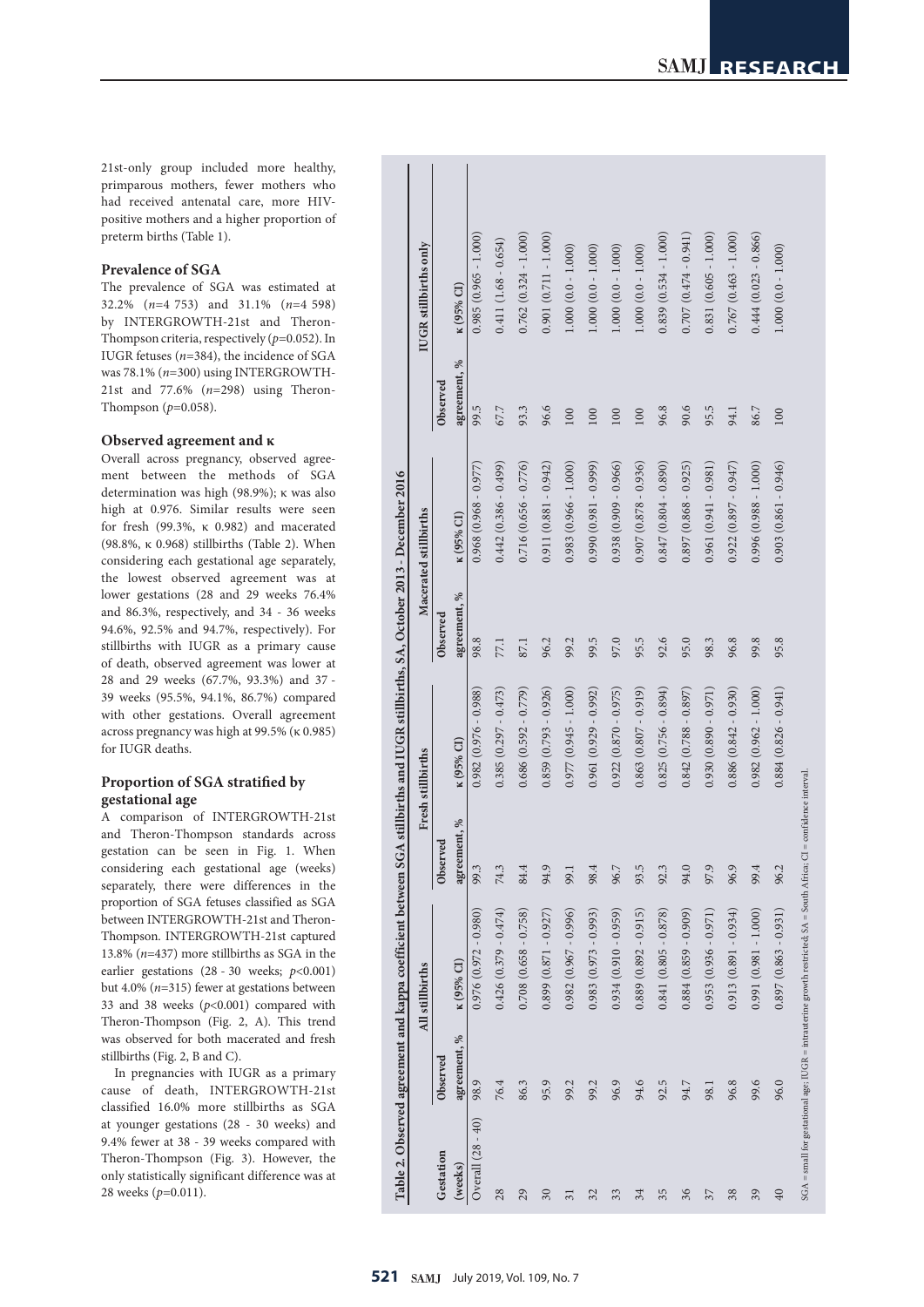

*Fig. 1. INTERGROWTH-21st estimated fetal weight (black) compared with Theron-Thompson estimated fetal weight (blue) by gestation.*



*Fig. 2. Proportion of stillbirths that were SGA: (A) all stillbirths (N=14 776), (B) macerated stillbirths (*N*=9 725), (C) fresh stillbirths (*N*=5 051). (SGA = small for gestational age; dark blue = INTERGROWTH-21st; light blue = Theron-Thompson; \**p*<0.05 between INTERGROWTH-21st and Theron-Thompson.)*

## **Comparison between methods of gestational age determination**

Gestational age was determined by ultrasound in 37.0% of stillbirths and by clinical examination, the LMP or both in 63.0%. When using Theron-Thompson standards to identify SGA infants, ultrasound classified a larger proportion of stillbirths as SGA (34.0%) than clinical examination or the LMP (29.2%) (*p*<0.001). The level of agreement for identifying SGA differed by gestational age between INTERGROWTH-21st and Theron-Thompson depending on the method used (ultrasound v. clinical examination/LMP) (Table 3).



*Fig. 3. Proportion of IUGR stillbirths that were SGA (*N*=384). (IUGR = interuterine growth restricted; SGA = small for gestational age; dark blue = INTERGROWTH-21st; light blue = Theron-Thompson; \**p*<0.05 between INTERGROWTH-21st and Theron-Thompson.)*

The LMP/clinical examination group had slightly higher levels of agreement between the charts than ultrasound (99.2% v. 98.3%, respectively). The lowest levels of agreement between the charts were at 28 weeks (ultrasound 74.8%, clinical examination/LMP 77.2%).

## **Discussion**

This large national study found the proportion of stillbirths classified as SGA to be similar between INTERGROWTH-21st and local Theron-Thompson growth charts. Overall across pregnancy, observed agreement and concordance were high. However, when considering gestational age, INTERGROWTH-21st classified more SGA stillbirths at younger gestations and fewer at later gestations compared with Theron-Thompson. A similar trend was observed for IUGR-specific stillbirths. Observed agreement and κ varied at each gestational age, with lower agreement at lower gestations and at 34 - 36 weeks.

#### **Proportion of SGA compared with other populations**

One of the aims of INTERGROWTH-21st was that it would enable comparisons in fetal growth and SGA between different settings using a standardised chart. This is the first empirical comparison between the proportion of stillbirths that are SGA in our population and those in other settings using a standardised classification system. The overall proportion of stillbirths that were SGA in our study was similar to that of a UK study (32.6%).<sup>[7]</sup> In the UK and NZ, it has been reported that INTERGROWTH-21st underestimated SGA in at-risk infants $^{[6]}$  and stillbirths $^{[7]}$  compared with local standards. When considering the proportion of SGA stillbirths at a population level, we did not observe any significant under- or overestimation of SGA by INTERGROWTH-21st in the current study.

In the current study, there were no significant differences in the overall proportion of stillbirths classified as SGA between the INTERGROWTH-21st and local methods, and overall observed agreement and κ were high. In studies where gestational age is not an important factor and overall SGA prevalence across pregnancy is the outcome of interest, INTERGROWTH-21st may offer a standardised method of comparison between populations, such as in multicountry studies.

#### **SGA by gestational age**

This is the first study to explore the application of INTERGROWTH-21st to local growth curves at each gestational age.INTERGROWTH-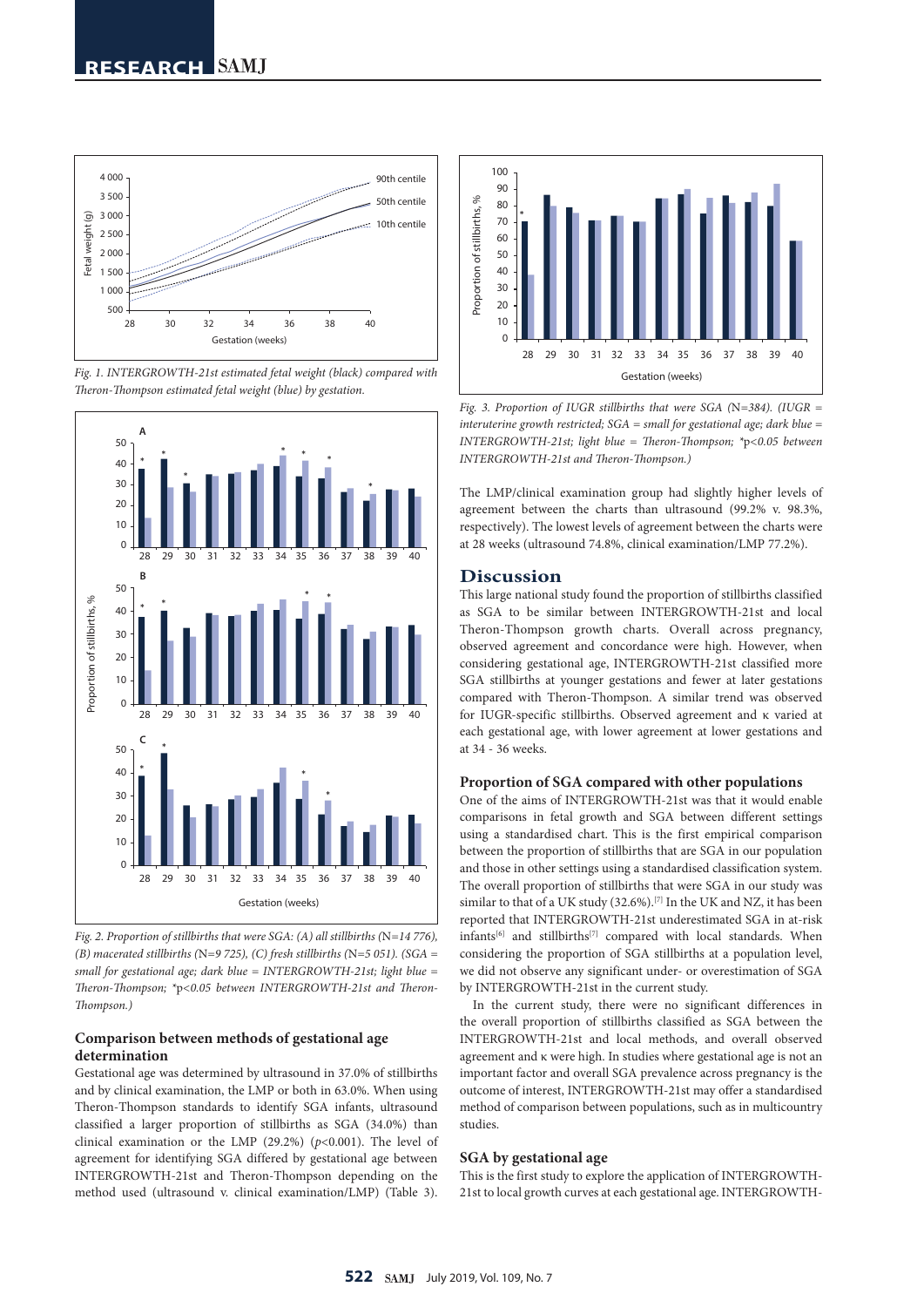| <b>Ultrasound</b>        |                       | Clinical examination/LMP  |                       |                        |
|--------------------------|-----------------------|---------------------------|-----------------------|------------------------|
| <b>Gestation</b> (weeks) | Observed agreement, % | $\kappa$ (95% CI)         | Observed agreement, % | $\kappa$ (95% CI)      |
| Overall (28 - 40)        | 98.3                  | $0.961(0.954 - 0.969)$    | 99.2                  | $0.982(0.978 - 0.986)$ |
| 28                       | 74.8                  | $0.433(0.366 - 0.499)$    | 77.2                  | $0.418(0.357 - 0.479)$ |
| 29                       | 85.6                  | $0.696(0.627 - 0.764)$    | 87.1                  | $0.033(0.659 - 0.788)$ |
| 30                       | 94.4                  | $0.874(0.829 - 0.919)$    | 96.7                  | $0.916(0.884 - 0.948)$ |
| 31                       | 98.9                  | $0.975(0.95 - 0.999)$     | 99.3                  | $0.986(0.969 - 1.000)$ |
| 32                       | 99.0                  | $0.978(0.96 - 0.995)$     | 99.0                  | $0.987(0.976 - 0.997)$ |
| 33                       | 95.5                  | $0.908$ $(0.867 - 0.950)$ | 98.1                  | $0.958(0.932 - 0.984)$ |
| 34                       | 93.7                  | $0.872(0.827 - 0.917)$    | 95.3                  | $0.903(0.873 - 0.933)$ |
| 35                       | 92.9                  | $0.850(0.797 - 0.903)$    | 92.5                  | $0.841(0.797 - 0.885)$ |
| 36                       | 94.3                  | $0.883(0.842 - 0.923)$    | 95.4                  | $0.895(0.867 - 0.923)$ |
| 37                       | 97.3                  | $0.936(0.904 - 0.969)$    | 98.6                  | $0.963(0.945 - 0.982)$ |
| 38                       | 97.0                  | $0.929(0.896 - 0.962)$    | 96.9                  | $0.909(0.884 - 0.934)$ |
| 39                       | 99.7                  | $0.993(0.98 - 1.000)$     | 99.5                  | $0.987(0.975 - 1.000)$ |
| 40                       | 95.8                  | $0.904$ $(0.851 - 0.957)$ | 96.3                  | $0.899(0.861 - 0.938)$ |

**Table 3. Observed agreement and kappa coefficient for method of gestational age determination (ultrasound and clinical** 

21st classified more SGA stillbirths at earlier gestations and fewer at later gestations. Observed agreement and concordance were also lower at these gestations. The largest discrepancies for 10th-centile cut-points between the two charts were at the younger gestations. At these gestations, INTERGROWTH-21st identified a much larger proportion of SGA stillbirths than Theron-Thompson. Previous studies have not considered the impact of gestational age on observed agreement for different methods of SGA identification. In the current study, this observation would have been masked if comparisons were only made overall across pregnancy, indicating the importance of assessment by specific gestational age.

The reasons for the differences between classification by INTERGROWTH-21st and Theron-Thompson at different gestations are unclear, but ethnicity, population-specific growth differences and inaccuracies in gestational age/weight may all play a role.

Differences in the composition of ethnicities in the samples used to develop Theron-Thompson and INTERGROWTH-21st may contribute to the differences seen in the fetal growth charts in identifying SGA. INTERGROWTH-21st was based on women from eight countries aged 15 - 35 years, with no diagnosed morbidity, who were well nourished, lived in urban areas and did not smoke.<sup>[11]</sup> The premise was that these women were 'low-risk' healthy women who represented 'normal physiological growth' and comprised a multiethnic sample.<sup>[11]</sup> SA also has a multiethnic population with more than 10 ethnic groups, none of which were included in the development of INTERGROWTH-21st. Several studies have observed ethnic differences in the application of INTERGROWTH-21st.An NZ study found that compared with INTERGROWTH-21st, customised criteria identified 2 - 3 times as many SGA infants in Maori, Pacific, European and Asian pregnancies.<sup>[6]</sup> The National Institute of Child Health and Human Development fetal growth studies found significant differences in fetal growth by race/ethnicity in US women and has since developed race-specific charts.<sup>[12]</sup> It is possible that racial/ethnic differences in fetal growth across pregnancy are present and may account for the differences seen at specific gestational ages.

The differences observed may also extend to a population level. There are recognised differences in optimal perinatal outcome achieved at different birth weights in different populations.<sup>[13,14]</sup>

Different populations have different birth-weight distributions and optimal fetal growth standards as well as perinatal mortality curves.[13,14] The mortality curves are shifted in the same direction as birth weight.<sup>[13]</sup> The findings of the current study also support the notion that differences in fetal growth patterns resulting in adverse outcome (stillbirth) are present when using population-specific growth charts as opposed to internationally derived charts.

A possible alternative explanation for differences across gestational age is that there are greater inaccuracies in the determination of gestational age and weight at younger gestations, leading to higher levels of disagreement between INTERGROWTH-21st and Theron-Thompson (larger differences at smaller gestations). Using ultrasound to determine intrauterine estimates of fetal weight is known to be less accurate at <2 000  $g$ ,<sup>[15]</sup> and symphysis-fundal height and the LMP have known inherent issues in determining gestational age and size.<sup>[16]</sup> We sought to reduce these issues by including only cases in which gestational age determination was 'certain'. One would expect that symphysis-fundal height/LMP would have a greater number of inaccuracies in determining gestational age and more difficulty in determining fetal weight given small fetal size. However, this was not reflected in our data, with greater agreement between the charts for gestational age determined by LMP/clinical examination at most gestations. We also had a large sample size (>1 900 stillbirths) at gestations of 28 - 29 weeks, therefore not compromising the power. Overall it is unlikely that the differences seen at earlier gestations are an artefact of inaccuracies in gestational age or weight determination at younger gestations.

## **Public health implications**

If INTERGROWTH-21st charts were to be adopted clinically in SA as a method to identify 'high-risk' women based on fetal growth, this would have implications for maternal health service systems. Women in SA receive antenatal care at the community level with a nurse/midwife and are up-referred to obstetric specialist care at the district level if identified as high risk.<sup>[17]</sup> One of the criteria for high risk is SGA and/or slowing growth velocity as classified through growth charts. Specialised obstetric care and serial ultrasound are only available in high-risk pregnancies. The adoption of INTERGROWTH-21st would increase the number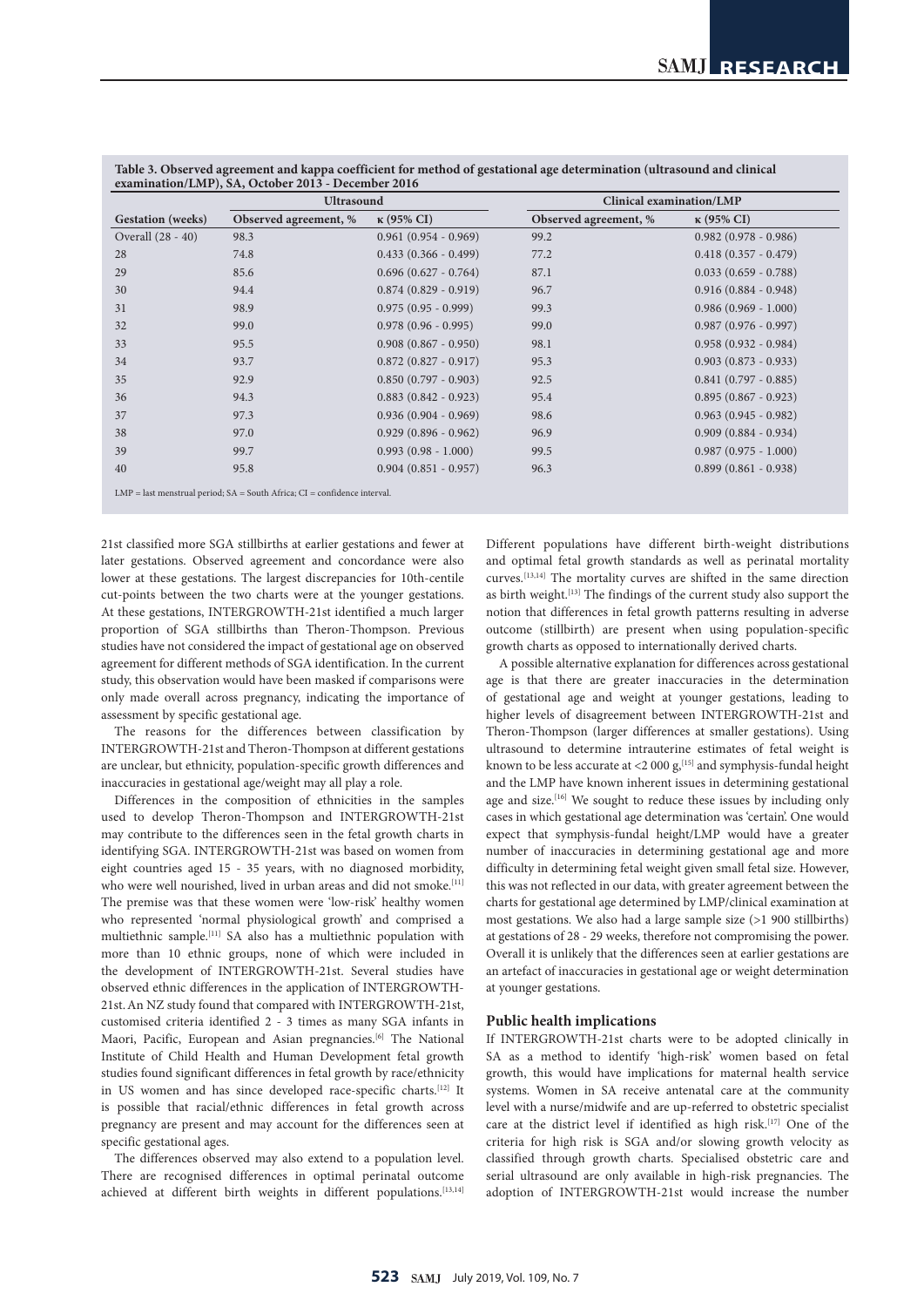of women classified as high risk and up-referred for obstetric antenatal at lower gestations (28 - 30 weeks), increasing demand on already under-resourced obstetric services. Increased medicalisation without prevention of adverse perinatal outcomes due to suboptimal diagnostic accuracy of antenatal growth charts has been highlighted previously.[3] It is unclear whether identifying more pregnancies as SGA at earlier gestations would result in a decrease in stillbirths or increased medicalisation without prevention of adverse outcomes.

Conversely, based on our findings, the application of INTERGROWTH-21st classification to the SA population would decrease the proportion of women classified as high risk due to SGA at gestations of 34 - 36 weeks. This gestational period has been identified as a crucial period for stillbirths in SA,<sup>[9]</sup> and has also been identified as a high-risk period for women who do not receive antenatal care during this time.<sup>[18]</sup> It is possible that not recognising these pregnancies as SGA and therefore continuing to consider them as low risk would result in an increased stillbirth rate during this period. Further, the timing of ultrasound assessment (only available to high-risk women in SA) for SGA in late pregnancies becomes important owing to the slowing of growth velocity of some fetuses near term, thus meeting the criteria for SGA for the first time in late pregnancy.[19] An increased number of these fetuses may be missed if a less sensitive INTERGROWTH-21st growth chart is used at this time point.

From a public health perspective, an optimal fetal growth standard is one that most accurately identifies fetuses at risk of poor perinatal outcome.[13] Population-specific growth standards and customised growth charts are arguably more appropriate than generalised growth standards owing to their ability to take into account the fact that optimal perinatal outcomes are achieved at different birth weights for different populations. The current study observed differences in the population-specific charts in recognising SGA fetuses where adverse outcomes occurred (all stillbirths and IUGR stillbirths) compared with international standards at different gestational ages. The impact of the differences by gestational age on adverse perinatal outcomes would need to be considered if SA were to adopt INTERGROWTH-21st in place of local standards as a method of classifying SGA pregnancies. Currently, customised growth charts based on an SA population are not available.

#### **Study strengths and limitations**

While it is important to identify SGA fetuses, it must also be recognised that growth charts only identify pregnancies requiring further investigation. A fetus that is classified as SGA may not necessarily be pathologically growth restricted, and may be healthy with normal growth that just happens to fall in the lowest 10th centile on growth charts.[20] In addition, it must be acknowledged that growth restriction may also occur in AGA pregnancies.[21] This was observed in our study, where one-fifth of stillbirths with IUGR as the primary cause of death were AGA (using either growth chart). Umbilical artery Doppler measurements using an inexpensive hand-held device such as the Umbiflow can be used to identify such cases.<sup>[21]</sup>

This study focused on stillbirths only, representing pathological pregnancies. It is likely that SGA estimates for macerated stillbirths are overestimated using all criteria, as the death may have occurred up to 3 weeks earlier<sup>[22]</sup> and the fetus may therefore have been AGA at the time of death. Fresh stillbirths are likely to represent more accurate estimates for SGA, as the time difference between fetal death and delivery is not considerable. Future studies should consider the prevalence of SGA in live births to reduce the overestimation of SGA. We were also only able to examine pregnancies at 28 - 40 weeks, as Theron-Thompson growth charts are not reliable for gestations

<28 weeks[10] and INTERGROWTH-21st estimated fetal weight is only available up to 40 weeks.

This was one of the largest studies in low- to middle-income countries (LMICs) examining the proportion of SGA stillbirths using INTERGROWTH-21st standards. It is unclear how these results can be generalised to other LMICs owing to differences in ethnicity and fetal growth at a population level, which may influence the classification of SGA in stillbirths.<sup>[6,12]</sup> The study has highlighted the need for each country to carefully examine and consider the application of INTERGROWTH-21st in its own context, specifically at each gestational age, before adopting these standards for clinical use or use in epidemiology.

#### **Conclusions**

Our study showed differences in the estimated proportion of stillbirths considered SGA at each gestational age, depending on the growth chart used, that have not been considered in previous studies. This finding highlights the importance of future studies considering SGA at each gestational age and not simply comparing proportions across the entire pregnancy period. The development of an international standard is essential to compare the prevalence of SGA between countries. The results of the current study have public health implications for identifying infants at risk of stillbirth antenatally in a low-resource setting. Each country must carefully consider the impact of using INTERGROWTH-21st owing to the issues raised in this study pertaining to gestational age and potential ethnic and population differences in optimal fetal growth.

#### **Declaration.** None.

**Acknowledgements.** None.

**Author contributions.** TL: conceptualised study, analysed data, drafted manuscript, edited manuscript. LN: analysed data/supervised data analysis, revised/edited manuscript. DP: supervised data analysis, revised/ edited manuscript. GT: revised/edited manuscript. RCP: revised/edited manuscript.

**Funding.** TL is supported by an Australian Postgraduate Award and University of Western Australia top-up scholarship. LN is funded by a National Health and Medical Research Council of Australia Early Career Fellowship. This work was funded by a University of Western Australia Research Collaboration Award.

**Conflicts of interest.** None.

- 1. Lindqvist PG, Molin J. Does antenatal identification of small-for-gestational age fetuses significantly improve their outcome? Ultrasound Obstet Gynecol 2005;25(3):258-264. [https://doi.org/10.1002/](https://doi.org/10.1002/uog.1806)  $\frac{1}{2}$ .1806
- 2. Poljak B, Agarwal U, Jackson R, Alfirevic Z, Sharp A. Diagnostic accuracy of individual antenatal tools for prediction of small-for-gestational age at birth. Ultrasound Obstet Gynecol 2017;49(4):493-499. <https://doi.org/10.1002/uog.17211><br>3. Papageorghiou AT, Ohuma EO, Altm
- an DG, et al. International standards for fetal growth b serial ultrasound measurements: The Fetal Growth Longitudinal Study of the INTERGROWTH-21st Project. Lancet 2014;384(9946):869-879. [https://doi.org/10.1016/S0140-6736\(14\)61490-2](https://doi.org/10.1016/S0140-6736(14)61490-2)
- 4. Villar J, Knight HE, de Onis M, et al. Conceptual issues related to the construction of prescriptive standards for the evaluation of postnatal growth of preterm infants. Arch Dis Child 2010;95(12):1034-
- 1038. <https://doi.org/10.1136/adc.2009.175067> 5. McCarthy EA, Walker SP. International fetal growth standards: One size fits all. Lancet 2014;384(9946):835-836. [https://doi.org/10.1016/S0140-6736\(14\)61416-1](https://doi.org/10.1016/S0140-6736(14)61416-1)
- 6. Anderson NH, Sadler LC, McKinlay CJD, McCowan LME. INTERGROWTH-21st vs customized
- birthweight standards for identification of perinatal mortality and morbidity. Am J Obstet Gynecol 2016;214(4):509.e1-509.e7. <https://doi.org/10.1016/j.ajog.2015.10.931>
- 7. Poon LC, Tan MY, Yerlikaya G, Syngelaki A, Nicolaides KH. Birth weight in live births and stillbirths.<br>Ultrasound Obstet Gynecol 2016;48(5):602-606. https://do.iorg/10.1002/uog.17287<br>8. Cheng YKY, Leung TY, Lao TTH, C fetal biometry charts with the INTERGROWTH-21st standard. BJOG 2016;123(S3):48-55. [https://doi.](https://doi.org/10.1111/1471-0528.14008)
- [org/10.1111/1471-0528.14008](https://doi.org/10.1111/1471-0528.14008) 9. Lavin T, Preen DB, Pattinson R. Timing and cause of perinatal mortality for small-for-gestationalage babies in South Africa: Critical periods and challenges with detection. Matern Health Neonatol<br>Perinatol 2016;2:11-21.<https://doi.org/10.1186/s40748-016-0039-4><br>10. Theron GB, Thompson ML. A centile chart for birth wei
- Cape. S Afr Med J 1995;85(12):1289-1292.